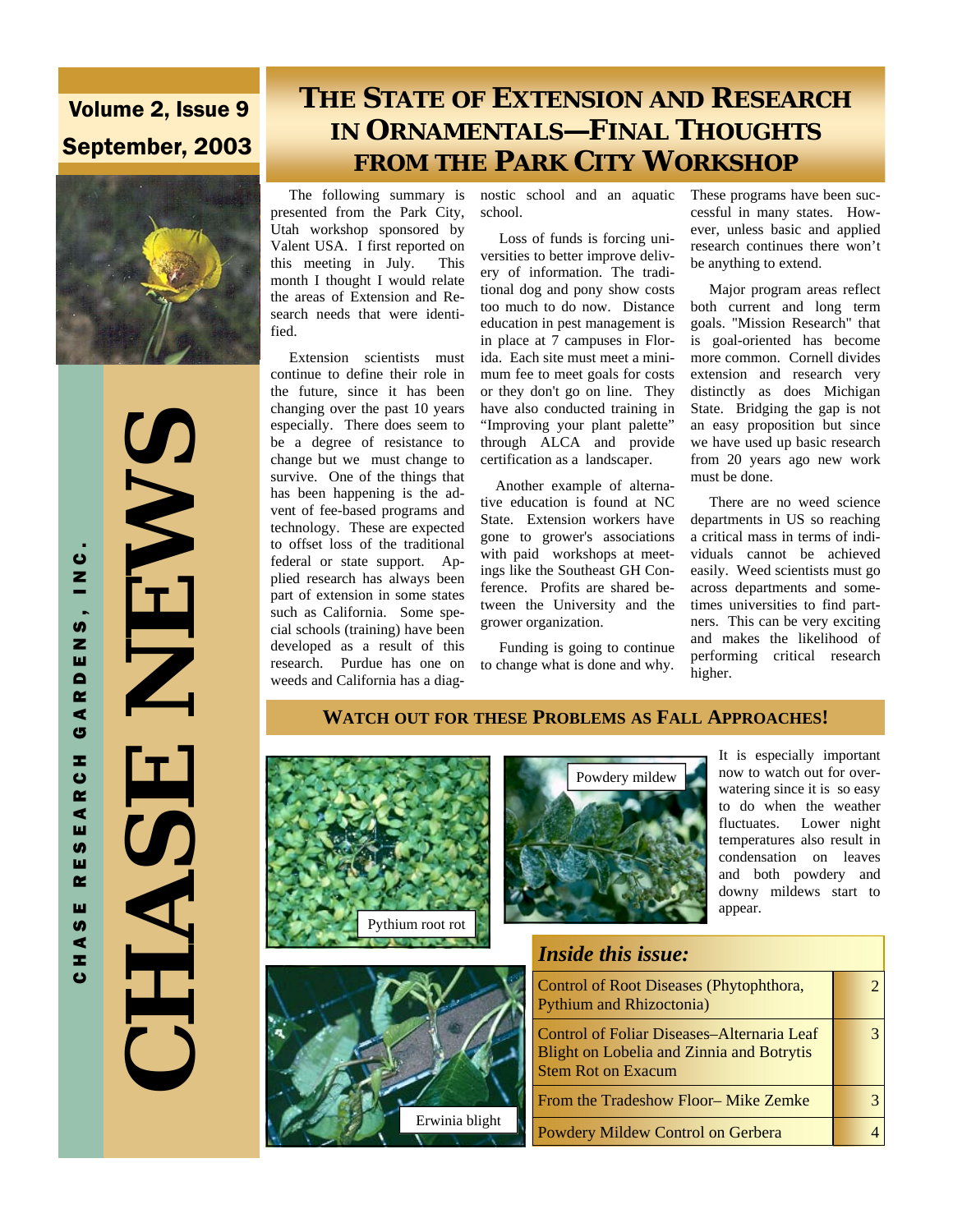## **CONTROL OF ROOT DISEASES–PHYTOPHTHORA ROOT ROT ON VINCA**

 We have been trying to perform trials all summer on Phytophthora aerial blight on vinca to no avail. When we checked the root systems in the trials we did find that instead of aerial blight the fungus had caused root rot instead. Treatments were Aliette (16 or 48 oz/100 gal), Alude (phosphorous acid alternative to Aliette at 32 or 64 oz), Agri-Terra (0.33%), Compass O(2 oz), and fenomen (related chemical class to strobilurins at 5 oz).

 While the difference between inoculated and noninoculated controls looks small, it was significant. Aliette and Alude gave some control at both rates tested to the same degree. Agri-Terra was equally effective but Compass O and fenomen were excellent at controlling Phytophthora root rot on vinca in this trial.

 It is interesting that the strobilurin Compass O and related chemical, fenomen, were superior at controlling this root rot. Based on previous experience, I would have selected Aliette as the best treatment for this disease. Wrong again!



#### **PYTHIUM ROOT ROT CONTROL ON ZAMIACULCAS**

 Zamiaculcas is a tropical foliage plant that is gaining popularity in both California and Florida. Propagation through rooting of leaf cuttings is sometimes troubled with Pythium root rot. We did a trial with the most effective fungicides last winter. Fungicides were applied as soil drenches on a monthly schedule. Zamiaculcas with infected root systems were used so the trial was therapeutic in nature. Treatments were Terrazole (6 oz/100 gal), Subdue Maxx (0.5 or 1 oz), Aliette 80WDG (12.4 or 16 oz), PlantShield (8 oz) and Heritage (0.9 oz). Some of the rates were lower than I have found effective in our trials but we used them since they were the highest labeled rates for these products.

 The graph to the right shows the number of good roots per plant. Most healthy roots were found on the Subdue Maxx used at 0.5 oz and the Aliette at 16 oz. Unfortunately, the fungicides appeared to cause root damage since most of them had poorer roots than the water treated control. This may be a case where cultural control can solve the problem since chemical control clearly is not beneficial.

#### **RHIZOCTONIA STEM ROT CONTROL ON VINCA**

 We performed two trials this summer with Rhizoctonia stem rot on vinca. The severity of disease was similar (and low) in both trials (Trial 1 is shown in dark-green bars and Trial 2 in light- green bars). One application was made to vincas before inoculation and one or more afterward on a 14-day interval. The treatments were: Con (Contrast at 1 or 2 oz/100 gal), T-T (Terraguard [4 oz] combined with Terrazole [3.4 oz]), T-T-T(low) (Terraguard [1 oz], Terrazole [3.4 oz], and Terraclor [4 oz]), T-T-T(high) (Terraguard [2 oz], Terrazole [3.4 oz], and Terraclor [4 oz]), Banrot (8 oz/100 gal), Medallion (1 oz/100 gal), 3336 (16 oz/100 gal), and Fungo WSP (16 oz).

 Contrast was effective at 2 oz but only marginally so at 1 oz. None of the combination treatments did a very good job in either trial. The rate of Terraguard was too low to be beneficial and the rate of Terraclor was marginal as well. Only the T-T-T at the high Terraguard rate gave moderate control. Banrot and Medallion as well as both thiophanate methyl products (3336 and Fungo WSP) gave very good control in both trials.





Healthy root were estimated on a percentage basis.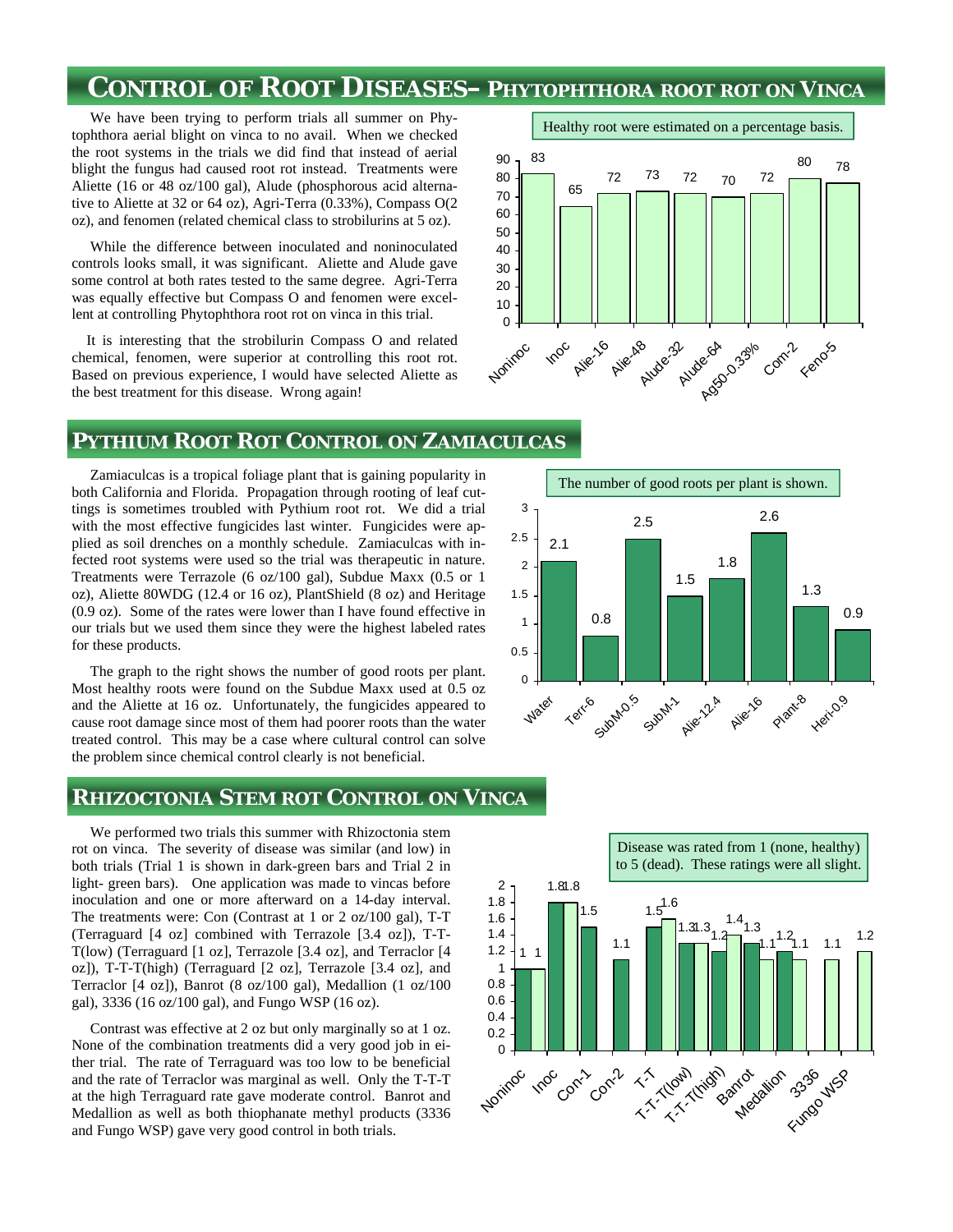### **ALTERNARIA LEAF BLIGHT ON LOBELIA AND ZINNIA**

 We have been struggling with Alternaria leaf spot trials all year for some reason. We finally set up a trial with zinnias, lobelias and impatiens in an effort to get at least one of them to develop disease. Well, the lobelias worked so here are the results.



The trial was started in July with weekly sprays of BAS500 (an unregistered strobilurin p r o d u c t ). Chipco 26019  $(i$  prodione) and Phyton

27 (copper pentahydrate). Plants were inoculated after the first spray and kept under mist to promote Alternaria leaf blight.

 Two days after the final spray we rated leaf blight severity (1 = none, healthy), 2 (slight), 3 (moderate), 4 (severe) and 5 (dead). The table below shows the ratings. I include the zinnia flower blight ratings (same scale as above) to show that even when leaves can be protected from Alternaria, sometimes the flowers are just too susceptible and disease develops on them. This test indicates that BAS 500 will be a good product for Alternaria diseases if used at rates of 4 or 8 oz/100 gal. Phyton 27 gave some disease control, but Chipco 26019 was slightly better. Years of working with these fungicides indicated they would give very good to excellent control. Other strobilurins (Compass O and Heritage) have also been good for Alternaria leaf spot in our trials.

| <b>Treatment</b>        | Rate/<br>$100$ gal | Lobelia<br>leaf<br>blight | Zinnia<br>flower<br>blight |
|-------------------------|--------------------|---------------------------|----------------------------|
| Water-<br>noninoculated |                    | 1.0a                      | 1.9a                       |
| Water-<br>inoculated    |                    | 3.1c                      | 3.0 <sub>b</sub>           |
| <b>BAS500</b>           | $4 \Omega$         | 1.2a                      | 2.6 <sub>b</sub>           |
| <b>BAS500</b>           | $8 \Omega$         | 1.1a                      | 2.7 <sub>b</sub>           |
| <b>Chipco 26019</b>     | $16 \text{ oz}$    | $1.6$ ab                  | 2.9 <sub>b</sub>           |
| <b>Phyton 27</b>        | $25 \text{ oz}$    | 2.0a                      | 3.0 <sub>b</sub>           |

## **BOTRYTIS STEM ROT ON EXACUM**

 Under normal circumstances I might never have tried a Botrytis trial in the summer. I probably should not have tried this one but we ran into an experimental fungicide that needed some quick evaluation for Botrytis and I thought why not.

 Exacum are notoriously sensitive to Botrytis stem rot. They can succumb anytime from plug production through finished product. The trial we conducted was done under really bad conditions for the plant and really good conditions for the Botrytis. The greenhouse was dark, wet and we actually stabbed the plants to get the disease going.

 The trial was started in August with a spray directed to the stems of the plants. We inoculated by wounding the base of the stem and adding a small culture of Botrytis. Then we turned on the mist. The fungicides were sprayed twice on a 7 day interval.

 We rated the severity of stem rot the day before the second fungicide spray and 6 days later. Stem rot severity was rated as follows  $(1 = none, healthy)$ , 2 (slight), 3 (moderate), 4 (severe) and 5 (dead). The table to the right shows the ratings.

 The experimental product not only failed to control Botrytis stem rot it actually made it worse. This demonstrates once again that you need to be careful when trying to control diseases like Botrytis since wounding the plant actually makes disease worse.



**Botrytis stem rot on Exacum** 

| <b>Treatment</b>        | Rate/<br>$100$ gal | <b>Stem</b><br>rot |
|-------------------------|--------------------|--------------------|
| Water-<br>noninoculated |                    | 1.0a               |
| Water-<br>inoculated    |                    | 2.6 <sub>b</sub>   |
| A1664                   | $6.7 \text{ oz}$   | 4.6c               |
| A1664                   | $13.3 \text{ oz}$  | 4.7c               |
| A1664                   | 26.6 oz            | 2.9 <sub>b</sub>   |
| Decree                  | 16oz               | 1.3a               |

 We did see very good control of the stem rot with Decree and no disease on the noninoculated controls. So even normally adverse weather conditions (heat), Botrytis can attack susceptible crops and Decree can protect them.

### **FROM THE TRADESHOW FLOOR—MIKE ZEMKE**

 I attended two new (to us anyway) tradeshows in the past month. The first was the **Perennial Plant Symposium** in Sacramento at the end of July. This show moves around the country. Last year it was held in Chicago and next year it will be in New York. Attendance this year was around 650 (last year was about 1500). As you can see the selection of the site and local chapter marketing are critical for good attendance. People from all over the country stopped by the booth and we have seen a lot of response to our pre-print special on our **Perennial Problems** card set. You can still order a set at \$5 discount until September 15.

 The second new show for us was the Farwest Show in Portland, August 21-23. This show is huge and growing every year (trying to catch up to the Ohio show!). As newcomers, we were up in the small room behind registration instead of the main floor. This turned out to be a good spot since most people started here in their journey. I may try to move our booth to the main floor next year since traffic fluctuated in our location.

 Our next show will be CAPCA (California Agricultural Production Consultants Assn.) will be in Reno from October 19-21 at the Nugget. See you there! Mike